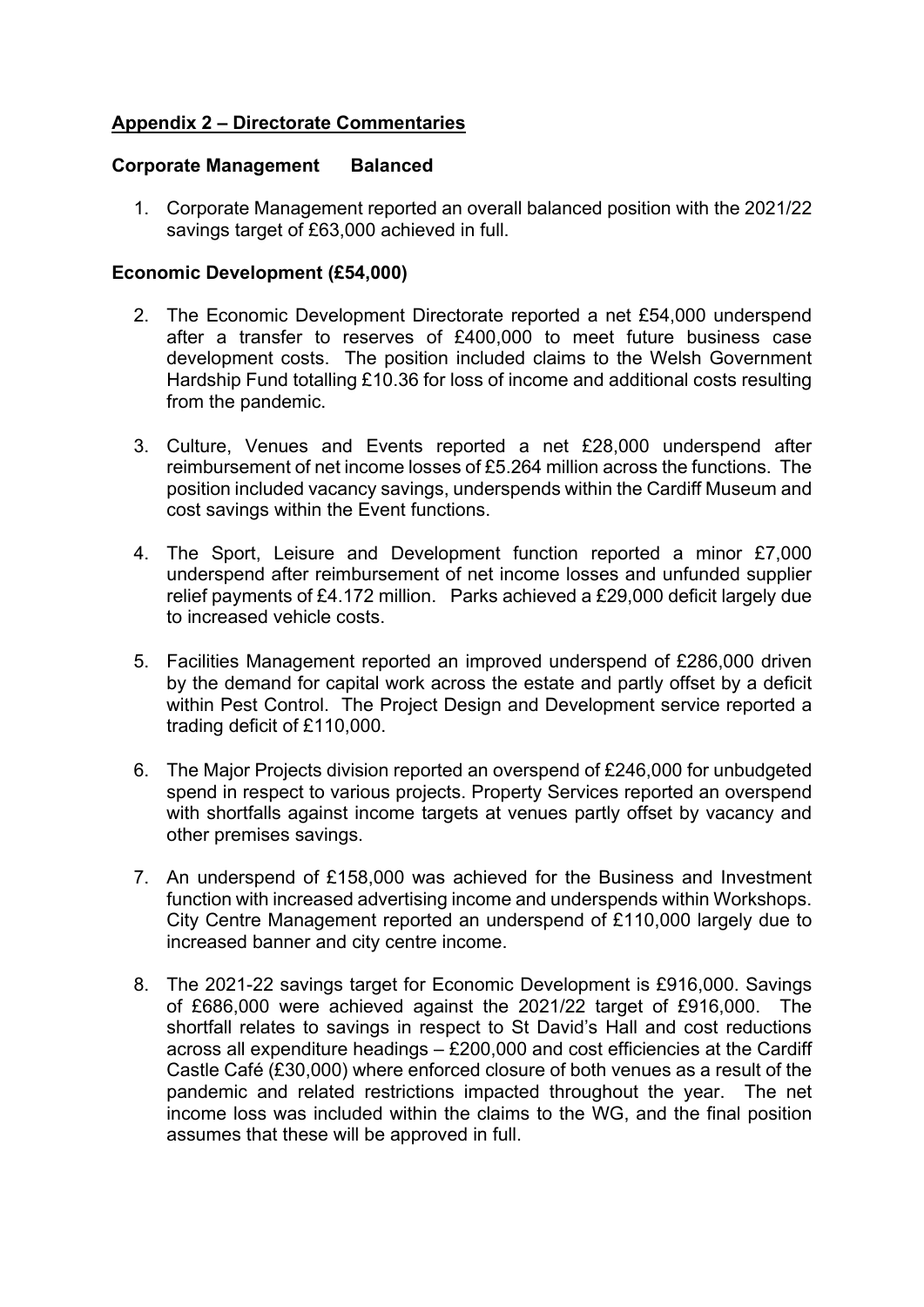### **Education & Lifelong Learning +£476,000**

- 9. The outturn position for the Education & Lifelong Learning directorate is an overspend of £476,000. The main pressures within the position include Achievement, £468,000 overspent due to income targets yet to be achieved in Client Services and an overspend on Youth Services due to employee costs no longer covered by grant funding. Education Other than At School, £263,000 overspent due to the cost of tutors not being fully recouped. In addition, Schools Transport £600,000 overspend due to the cost of additional routes since the start of the school year alongside price uplifts as a result of staff retention and inflationary cost rises seen by contractors.
- 10. Partially offsetting this overspend are savings within Out of County Placements (£354,000) due to a balance of additional funding and the managing of placements and use of additional grant funding to offset base budget overspends and contribution to education overheads (£636,000).
- 11. Traded Services is reporting a balanced yearend position through the use of loss of income funding (£2.196 million) from WG. Music Services has been balanced through use of WG grant funding (£151,000), WG loss of income funding (£771,000) and furlough income. These additional Covid funding streams, with the exception of Free School Meals, have now come to an end.
- 12. The 2021-22 savings target for Education is £288,000. Savings of £228,000 have been achieved, leaving a shortfall of £60,000 relating to a saving proposal on business support changes with other mitigations being explored.

# **Housing & Communities (£762,000)**

- 13. The Housing & Communities directorate reported an overall underspend of £762,000 at Month 12. This comprised of overspends totalling £455,000 across Homelessness (+£420,000) and Housing Strategy (+£35,000), offset by underspends totalling £1.217m, across all other areas of the service following employee vacancy savings and additional grant income.
- 14. The £420,000 Homelessness overspend was due to security issues and ongoing provision at Shirenewton and additional pressures whilst £35,000 Housing Strategy and Service Development overspend was due to ongoing delays in a planned restructure
- 15. Business Performance & Support reported a minor underspend of £2,000 after income shortfalls were offset by in-year employee savings.
- 16. In Advice and Benefits, a £269,000 underspend was reported overall after costs of administering Self Isolation Payments and Winter Fuel Poverty schemes were offset by available administration income. Budgeted drawdowns from reserves for temporary staff were not required due to employee vacancies and grant maximisation across the division. A balanced position was reported in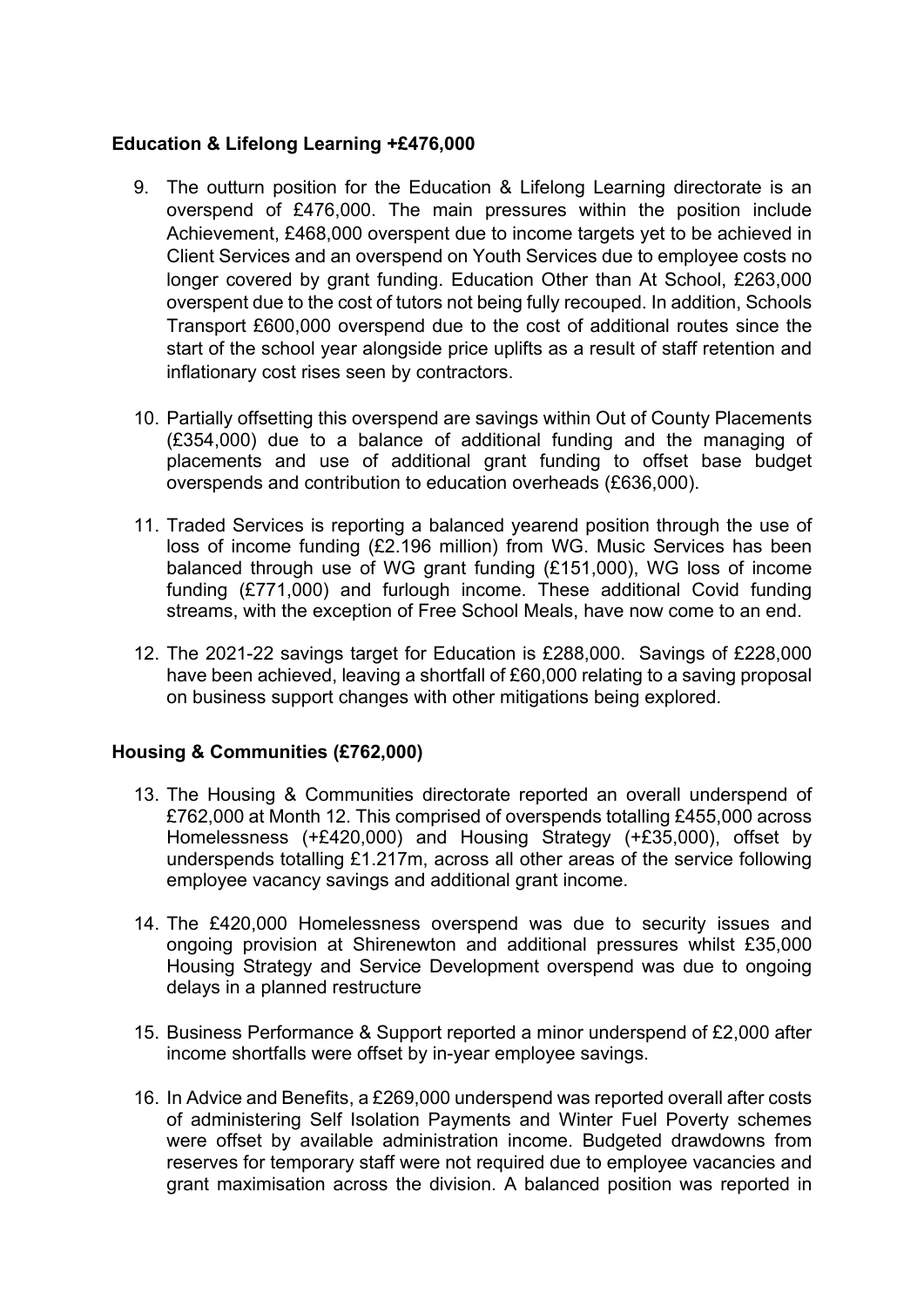relation to the Housing Benefit (HB) Systems and Subsidy budgets after a contribution of £420,000, representing net surplus payable on subsidies, was transferred to the Welfare Reform reserve to address future pressures in welfare reform. The Council Tax Reduction Scheme reported a balanced position after £2.834m was drawn down from contingency to offset additional costs linked to price increases and economic pressures.

- 17. Homelessness and Hostels reported an overspend of £420,000 following the transfer to earmarked reserve of £375,000 to address ongoing security and development issues at the Shirenewton Gypsy and Traveller site. This position included security costs above budget of £199,000. Further overspends were reported in relation to premises costs at Housing Options Centre building used for cold weather provision and additional storage costs for furniture for Homeless persons. These overspends were partly offset by vacancy savings within Housing Operational team. Empty Homes premiums of £75,000 were required to fund Shared Regulatory employee costs. The new Hostel units generated a surplus of £16,000 after allowing for bad debt provision and outstanding Council Tax bills at each site.
- 18. Within Independent Living Service, an underspend of £583,000 was reported due to employee savings across its divisions, caused by issues with recruitment and additional grant funding. Disabled Facility grant fee income exceeded target and £102,000 initially recovered from Welsh Government was returned. This service also received £1.069m from the Social Care Recovery fund which was spent in full on eligible criteria.
- 19. Early Help reported an underspend of £42,000 after transferring £379,000 to an earmarked reserve to address waiting list times following increased demands as a result of the pandemic. The division includes the Family Gateway service funded by a combination of base budget grant income as well as Parenting, Flying Start and Childcare which were all fully grant funded and spent in full.
- 20. Hubs and Community Services which now include Day centres reported a final underspend of £283,000 due to employee savings across the divisions and additional grant income. Lost income of £165,000 within Learning for Life was recovered from Welsh Government.
- 21. The £25,000 underspend reported within Housing Projects was a result of employee savings within the Rehousing Solutions Division, whilst the £5,000 within Neighbourhood Regeneration was a result of lower than anticipated premises costs.

### **Performance & Partnerships – (£128,000)**

22. Performance & Partnerships is reporting an underspend position due to income generating activities within Media and Communications, Cardiff Research Centre and Bilingual Cardiff. The two budget savings proposals in this directorate for 2021/22 totalling £142,000, have been achieved in full.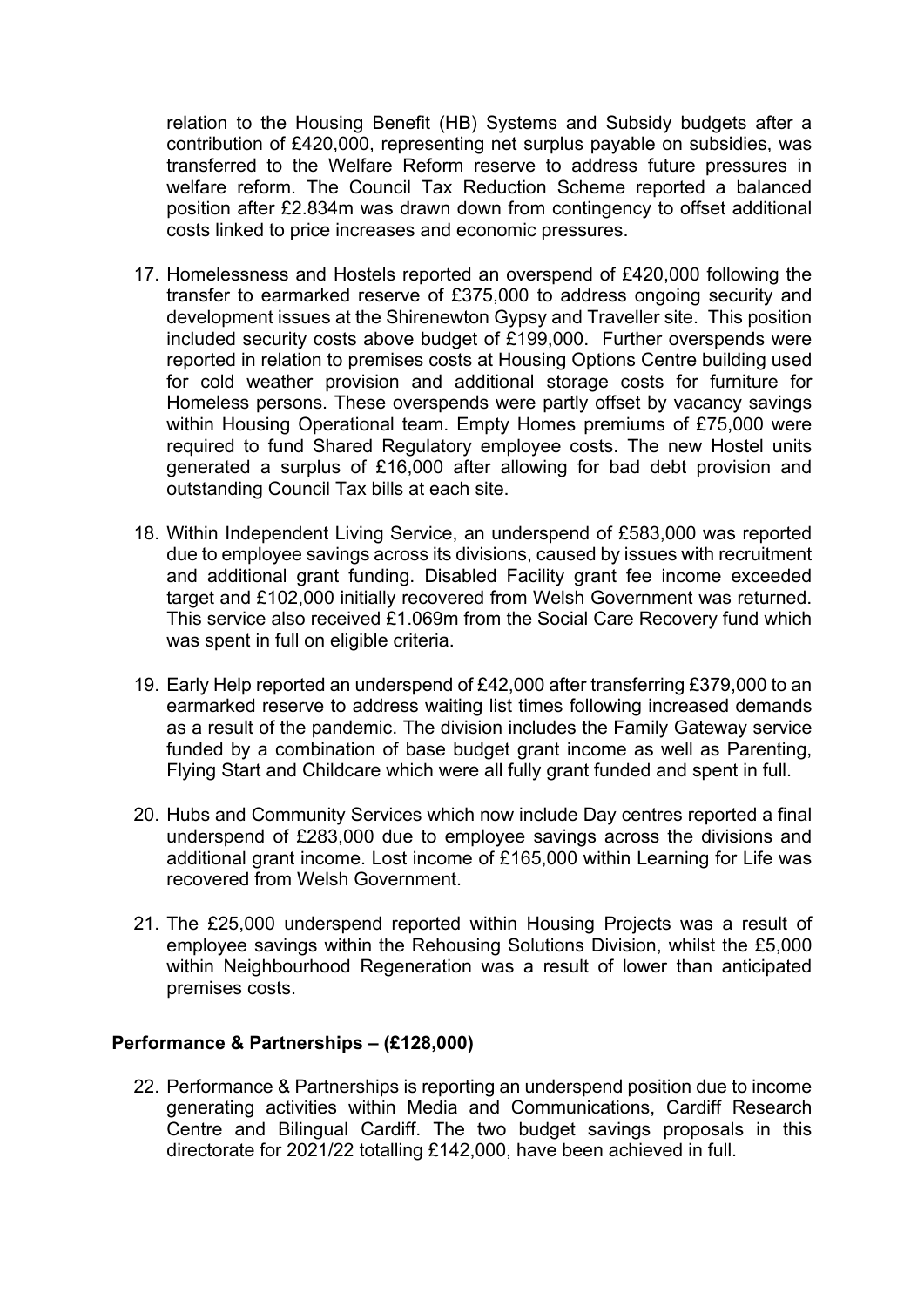### **Recycling and Neighbourhood Services – Balanced Position**

- 23. The Recycling and Neighbourhood Services (RNS) division reported a balanced position following a £472,000 transfer to reserves which will provide financial resilience for potential future changes to the waste service. The position includes the recovery of lost income and additional expenditure from the Local Government Hardship Fund and an additional WG grant to support pressures in the waste service. The service has also achieved its full budget savings target approved in the budget.
- 24. The outturn position highlights significant pressures within Collections with further overspends in Environmental Enforcement and Street Cleansing. There is a substantial underspend in Recycling Treatment with smaller savings in Management & Support, Waste Strategy, Waste Disposal and the Trade Service which have mitigated the pressures.
- 25. The Collections overspend of £1.525 million reflects the decision to employ an additional five crews to address operational staff resource issues, the uptake of the extra annual leave carried forward from the previous year and higher than budgeted sickness rates in addition to increased vehicle costs. The overspend in Environmental Enforcement is £107,000 caused by a short-term extension to temporary staff contracts and a reduction of financial penalty notice income. The Street Cleansing overspend is £9,000 and reflects a net additional operational cost.
- 26. Recycling Treatment reported an underspend of £1.671 million. This reflects an increase in market prices from the sale of recyclable material and the improved quality of material following operational improvements made at the Recycling Centres. Waste Disposal reported an underspend of £283,000 caused by a reduction in the volume of material during the later end of the year combined with a larger than expected re-banding exercise which saw Cardiff switch tonnage from Band 2 to the lower Band 1 gate fee.
- 27. Waste Strategy reported an underspend of £128,000 due to planned service changes not taking place – this funding has been rolled forward as part of the transfer to the Waste reserve and is available when the changes take place. There was an additional underspend of £15,000 in Management and Support due to a delay in filling vacant posts and a £14,000 underspend within the Trade service.
- 28. During February 2022, the WG allocated additional Strategic Waste Management Grant funding of £673,000 in recognition of the increased pressures on the service. Eligible expenditure was identified which helped to fund existing additional pressures.
- 29. The net effect resulted in a service underspend of £472,000 against the approved budget. This was transferred to the Waste reserve to address several risks and will provide support in mitigating costs relating to these risks and the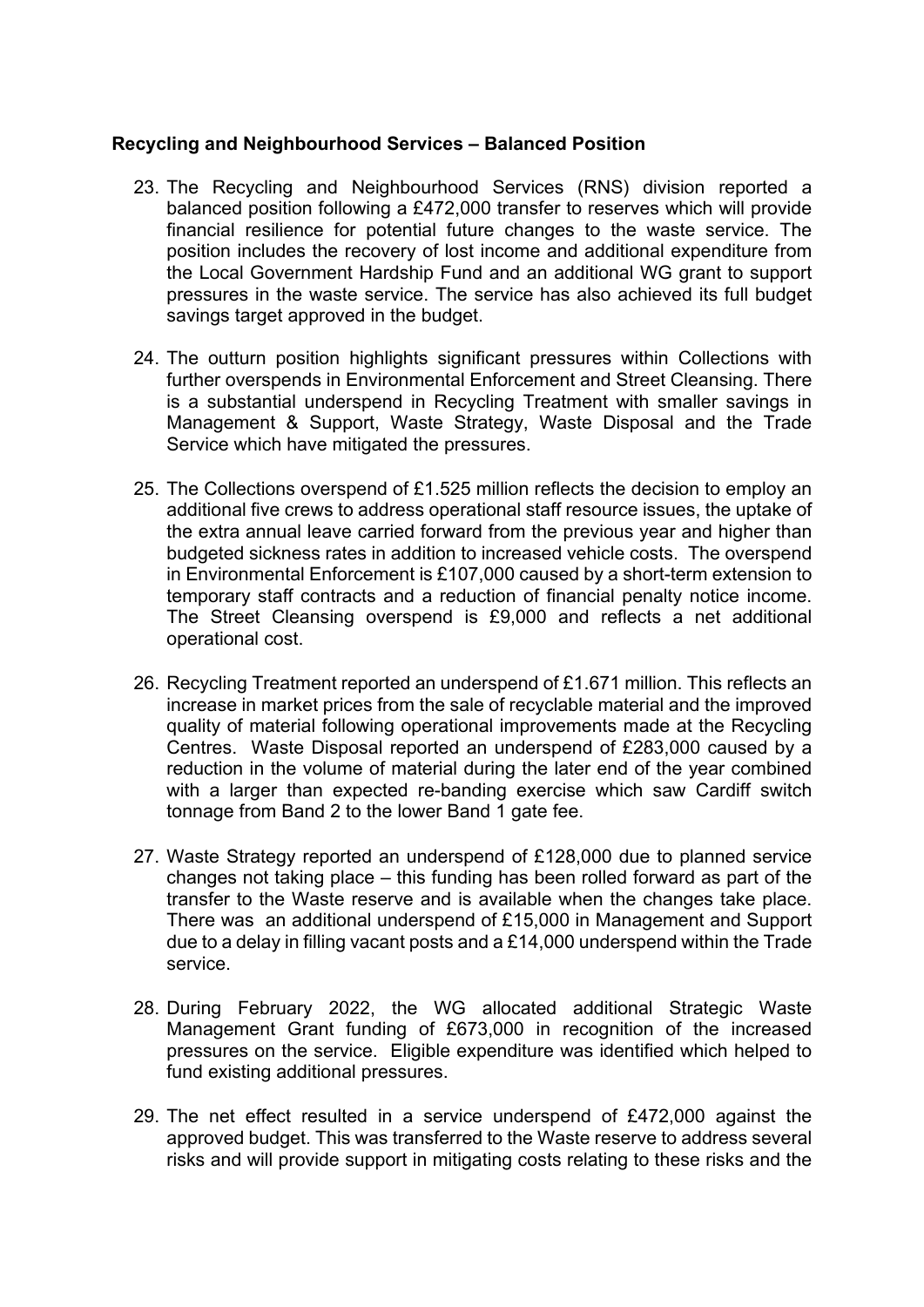delivery of change within the service, including restructures and a move to segregated recycling.

# **Adult Services (£121,000)**

- 30. Adult Services final position was an underspend of £121,000. This is an increase in underspend of £21,000 compared with the Month 9 position. The position, which is after transfers to earmarked reserves, was supported by additional grant income awarded late in the financial year, including £1.7 million for winter pressures.
- 31. Before taking into account winter pressures funding and transfers to reserves, within commissioned services there were overspends in Physical Disabilities (£386,000) and Substance Misuse (£56,000), and underspends in Mental Health (£156,000), Learning Disabilities (£163,000) and Older People (£1.6 million.)
- 32. The overspend in Physical Disabilities reflects additional domiciliary care costs linked to an increase in the number and average cost of packages. Other contributory factors include increased supported living costs and a new college placement. The underspend in Learning Disabilities reflects additional contributions towards care packages from Health together with lower than anticipated college placement costs from September 2021. The underspend in Mental Health commissioned care reflects a small reduction in residential placements during the year together with further cost savings resulting from 2020/21 savings proposals. The underspend on Older People is attributable to lower service user numbers during the year, additional income from Health towards some care costs, and higher than budgeted income. It should be noted that in the final quarter of 2021/22, approximately fifty people took up places in residential and nursing homes, with their placements funded for up to 12 weeks as part of a Discharge to Assess (D2A) grant. Whilst the D2A grant was linked to accelerating release from hospital, ordinarily at least a proportion of these placement costs would likely have been borne by the Local Authority, making this a further contributory factor to the underspend in Older People's commissioned care. It is anticipated that many of the D2A places will become permanent, and the Authority will therefore bear the ongoing costs of funding these in 2022/23.
- 33. With regards Internal Services, before transfer to reserves and winter pressures funding, there was a £1.1 million underspend on Assessment and Care Management and a £340,000 underspend on reablement services. Both were attributable to vacancies during the year, together with the maximisation of grant funding streams (other than winter pressures.) There was a £200,000 overspend on Internal Supported Living linked to the delayed achievement of savings in the current financial year and unachieved vacancy provision. Learning Disabilities Day Care had a balanced position at year end, after bringing in £90,000 support from the Social Care Recovery Fund. Business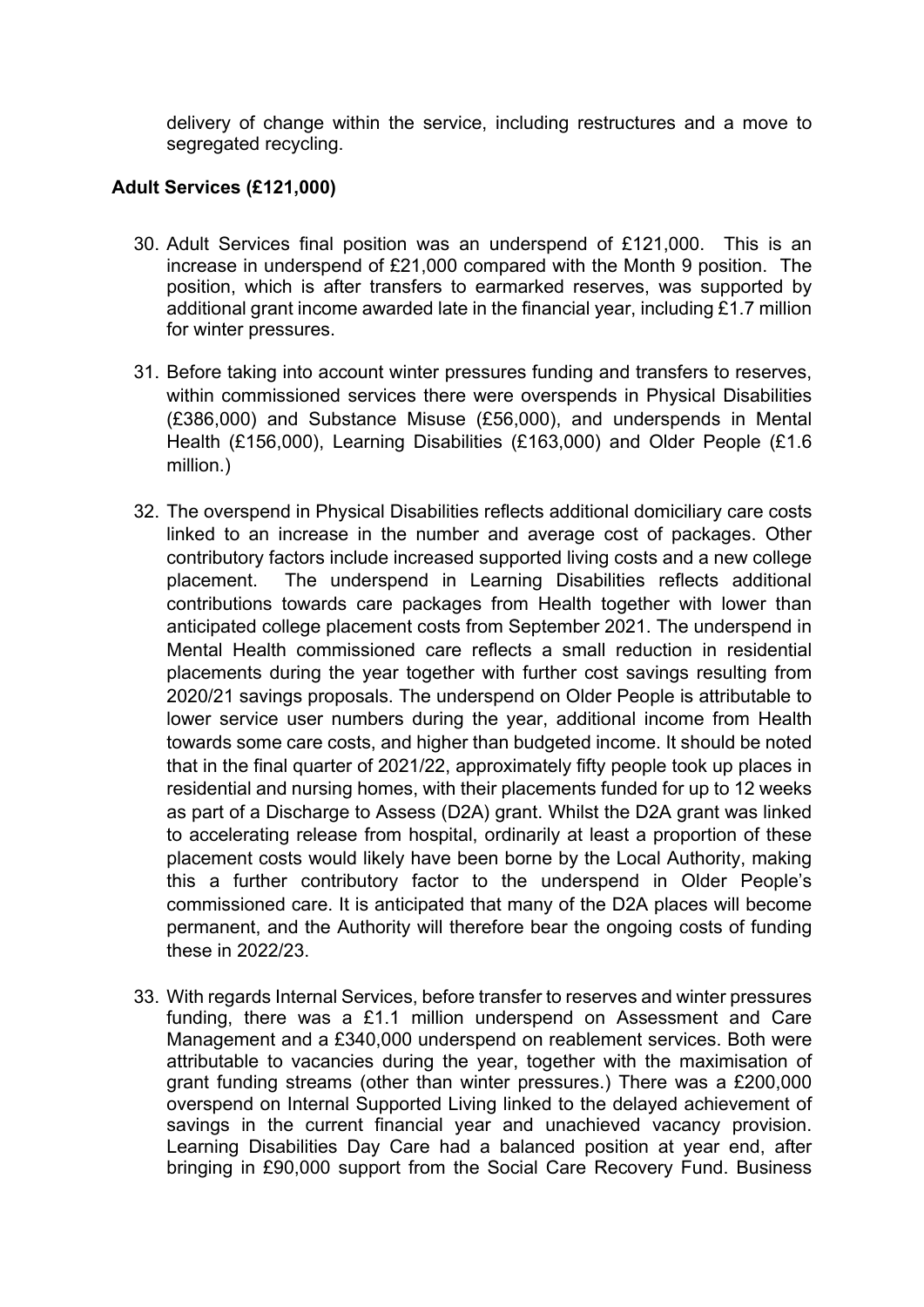Support underspent by £306,000 due to management vacancies in the latter part of the year together with lower than anticipated charges from other directorates.

34. The directorate achieved £413,000 of the £667,000 savings proposed in 2021/22. The main saving not fully achieved in year relates to the Internal Support Living Service, where £160,000 of the £300,000 saving was unachieved due to the delay in closure of one of the schemes. Other areas of under-achievement relate to use of technology in care provision (£94,000).

### **Children's Services - Balanced Position**

- 35. Children's Services is reporting a balanced position for 2021/22 as a result of considerable social care grant awards from WG in-year, including £3.445 million Recovery Fund Grant and £3.292 million Winter Pressures Grant.
- 36. An overspend of £459,000 is reported in relation to disbursements, expert witnesses and court assessments undertaken due to capacity issues within the localities teams. Additional pressure on Child Health and Disabilities Team budgets were a result of increased support required for families and was met through the use of domiciliary care, which has contributed to the overspend position of £956,000. Agency workforce overspends included £1.772 million in Intake and Assessment, £843,000 in localities and £203,000 in Child Protection and Safeguarding. The use of agency social workers and support staff were balanced through the use of the establishment vacancies and WG grants.
- 37. The number of external residential placements has fluctuated during the year with a total of ninety-eight places at the end of the year. The average full year cost of a single residential placement has risen to £256,000, an increase of 16%. The overall substitute family care position (including fostering) has been balanced through the use of WG Winter Pressures grant. The corporate contingency reserve fund of £2.175 million has not been used this year and has been carried forward for potential use next financial year.
- 38. Savings targets in relation to additional Step Down provision (£319,000) and Young Persons Gateway places (£410,000) have been made and are reflecting in the budget position. Two units have opened creating an additional eight step down places for the Gateway, with cost avoidance savings in the region of £1.216 million.

### **Planning, Transport & Environment - Balanced Position**

39. The Planning, Transport & Environment outturn reflected a balanced position following a number of transfers to reserves to improve financial resilience for the Directorate. The position includes the recovery of lost income and additional expenditure from the Local Government Hardship Fund.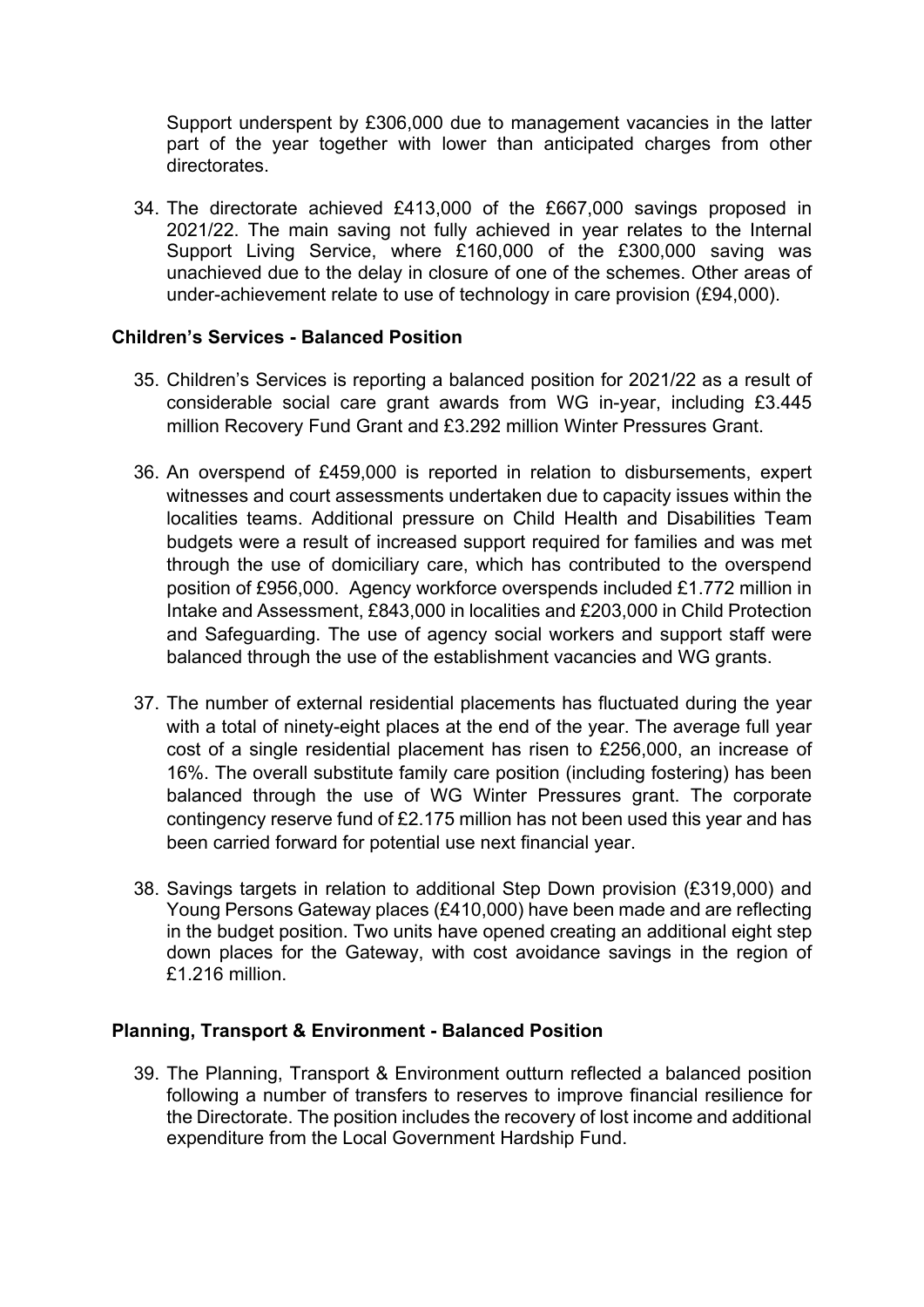- 40. The outturn position highlights the pressures within Energy Management which were offset by savings in Transport Strategy, Planning & Building Control and Management & Support. There were balanced positions in Bereavement, Registration and Dogs Home and for Highway Infrastructure.
- 41. A £111,000 overspend in Energy Management was primarily due to shortfalls in renewable income sources including the Radyr Weir Hydro Plant which had reduced optimum capacity for some periods of the year.
- 42. The Bereavement, Registration and Dogs Home services reported a net balanced position. This included a total transfer to reserves for Bereavement Improvement Fees and Public Donations for the Dogs Home of £887,000. Contributions from the reserve of £956,000 funded related loan repayments and service improvements.
- 43. The Planning & Building Control division reported an overall underspend of £56,000 reflecting the new income stream from Property Searches. The position reflects the transfer to the Local Development Plan reserve to fund future IT costs associated with the new IDOX software.
- 44. The ring-fenced Building Regulations Chargeable service reported a surplus of £147,000 following the recovery of the service and subsequent increase in fee income. This surplus was transferred to the Building Control reserve. Net Planning Fees were £205,000 short of the £2.9 million target and this has been submitted as a claim to the WG Hardship Fund.
- 45. Highway Infrastructure reported a balanced position reflecting the full use of the additional £1 million WG funding for road maintenance and the FRM allocation. There were some pressures particularly on tunnel maintenance, but this was managed by a combination of reduced expenditure and increased staff recharges to externally funded activities.
- 46. Following a review of their support function, Management and Support generated an underspend of £37,000 through the recovery of staff costs to external and fee-earning activities.
- 47. Transport Strategy achieved an underspend of £18,000 by managing reduced income from Street Works and Asset Licensing by increasing the recovery of staff costs from grant funded schemes
- 48. The savings target for the Directorate was £932,000. Savings of £756,000 (81%) were achieved leaving a shortfall of £176,000. A significant proportion of this related to Planning Fees where wider economic factors impacted on the financial viability of future developments.

### **Resources**

### **Governance & Legal Services +£430,000**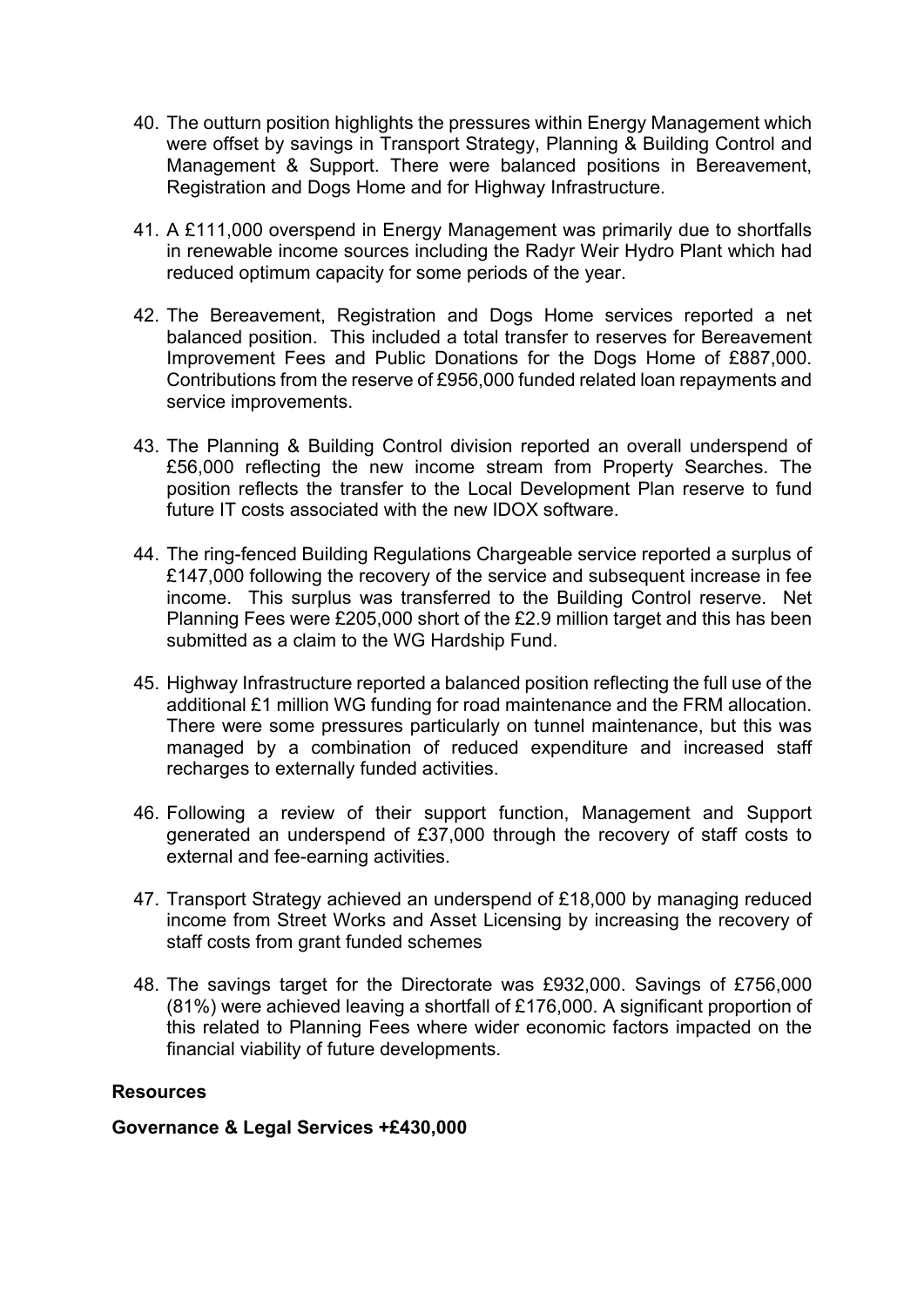49. The Governance and Legal Services position is a £430,000 overspend. This comprises primarily of an overspend in relation to Legal Services. The Legal Services position is a combination of overspending on external legal fees of £105,000, core costs as such as Law Library, Case Management and Subscription services of £125,000 and employees of £155,000 due to increased agency spend on Locum Solicitors, with a further £45,000 overspend in various Supplies and services cost headings.

### **Resources (£95,000)**

50. Overall, the Resources position is an underspend of £95,000, primarily due to the underspend of £160,000 within Customer Services being offset by an overspend of £65,000 within ICT service area, within the Chief Digital Officers' division.

# **Cardiff Harbour Authority**

- 51.For the financial year 2021/22, the Council worked with Welsh Government to identify achievable efficiencies, service reductions and savings against the approved Fixed Costs budget to the same level as 2020/21 of £4.961 million.
- 52.The Asset Renewal funding requirement for non-critical assets was £460,000 with no requirement identified within the ten-year asset management programme to replace any critical assets. Subsequent to this, in October 2021, an additional allocation of £100,000 was awarded to cover increased scheme costs. In addition, in January 2022, a further grant award of £249,000 was approved for the delivery of brought forward asset renewal works originally planned for 2022/23.
- 53.This resulted in a total approved 2021/22 budget for the Cardiff Harbour Authority (CHA) of £5.770 million.
- 54.The outturn position indicates a final draw down of £5.658 million, resulting in a variance of £112,000.

|                      | <b>Budget</b><br>£000 | <b>Outturn</b><br>£000 | <b>Variance</b><br>£000 |
|----------------------|-----------------------|------------------------|-------------------------|
| Expenditure          | 5,991                 | 6,016                  | 25                      |
| Income               | (1,030)               | (1,034)                | (4)                     |
| <b>Fixed Costs</b>   | 4,961                 | 4,982                  | 21                      |
| <b>Asset Renewal</b> | 809                   | 676                    | (133)                   |
| <b>TOTAL</b>         | 5,770                 | 5,658                  | (112)                   |

55.In respect of the Fixed Costs budget, income above target for Harbour dues, site fees and special events was offset by a shortfall on car parking. This was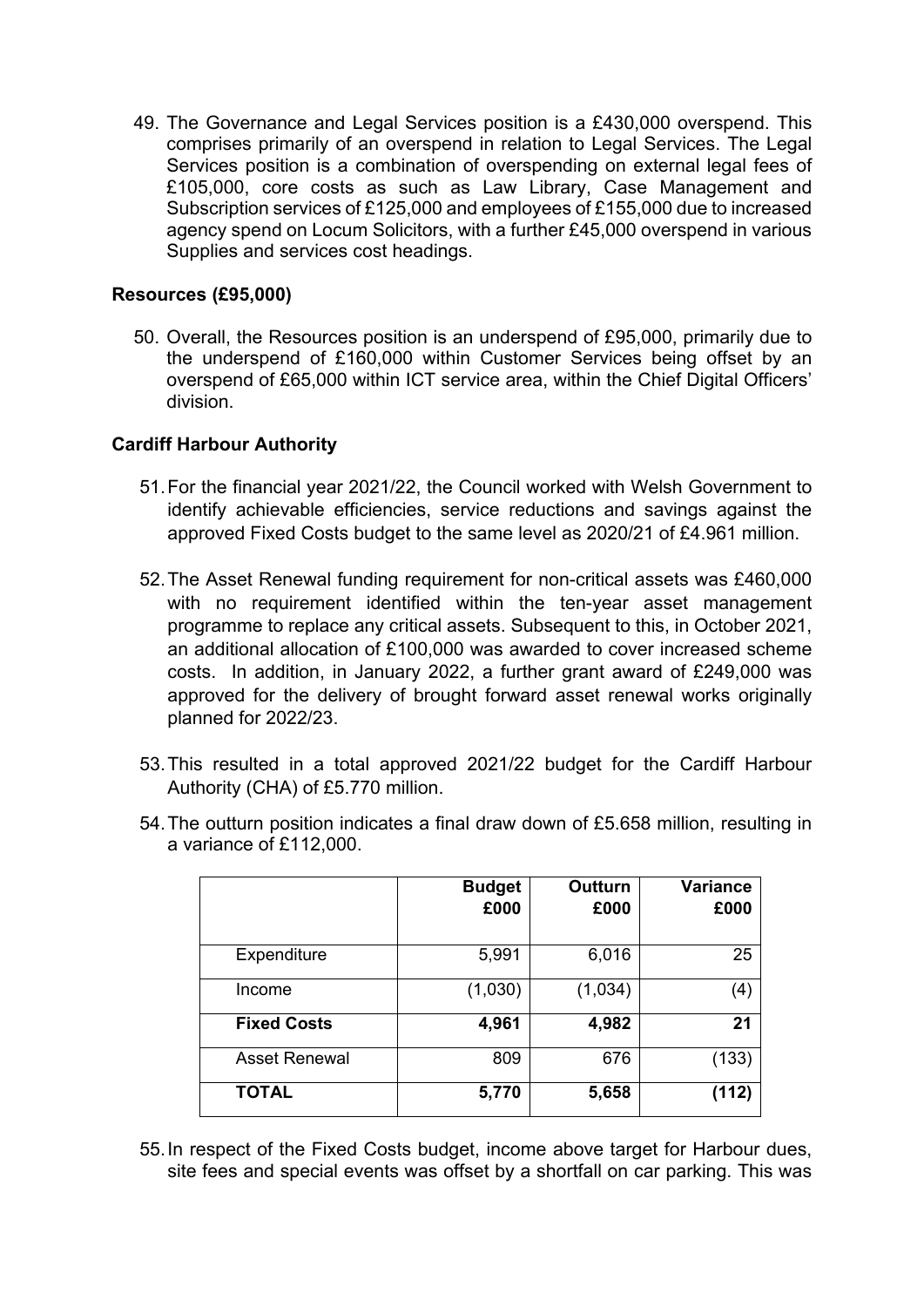an improved position on earlier forecasts which predicted overall income shortfalls.

- 56.The position included overspends on litter collection and waste management as a result of increases in volume and subsequent additional costs. Other spend above budget included groundwater control and barrage maintenance which reflected materials and contractor price increases. These variances were largely mitigated by underspends on overheads across the general budget headings.
- 57.The resulting net deficit of £21,000 against the approved Fixed Costs budget was funded by a contribution from the Project & Contingency Fund as per clause 16.2 (c1) of the Deed of Variation of  $18<sup>th</sup>$  March 2021.
- 58.The Asset Renewal underspend relates to the amount of contractor work able to be undertaken on the Scada Control System, which was part of the additional allocation approved late in the financial year. As per the Deed of Variation clause 16.2 (d) the capital sum underspent of £133,000 will be refunded in the first quarter claim of next financial year. Funding will need to be identified in 2022/23 to cover additional asset spend for the outstanding control systems works and a revised redesigned scheme for the Senedd Boardwalk. Discussions are in progress in this regard with the Welsh Government.
- 59.Also in progress is the planned review of the S165 Agreement which is anticipated to be finalised in 2022/23.
- 60.The CHA maintains a Project & Contingency Fund, which is used to support projects and provides a contingency if the approved budget is exceeded. The Fund receives contributions from a combination of receipts from the sale and disposal of land and a share of past year underspends on the Fixed Cost budget. The balance at 1st April 2021 was £126,000 and this will decrease by the £22,000 drawdown for 2021/22 as detailed above. This leaves a net balance at 31<sup>st</sup> March 2022 of £104,000 and this is line with the amendments to the Deed of Variation as agreed in March 2021.

### **Civil Parking Enforcement**

- 61.Civil Parking Enforcement (CPE) manages parking, parking enforcement and moving traffic offences throughout the city. The income from these activities is used to support the operational costs with the surplus being transferred to the Parking and Enforcement Reserve.
- 62.The following table provides a summary of the budget and outturn position.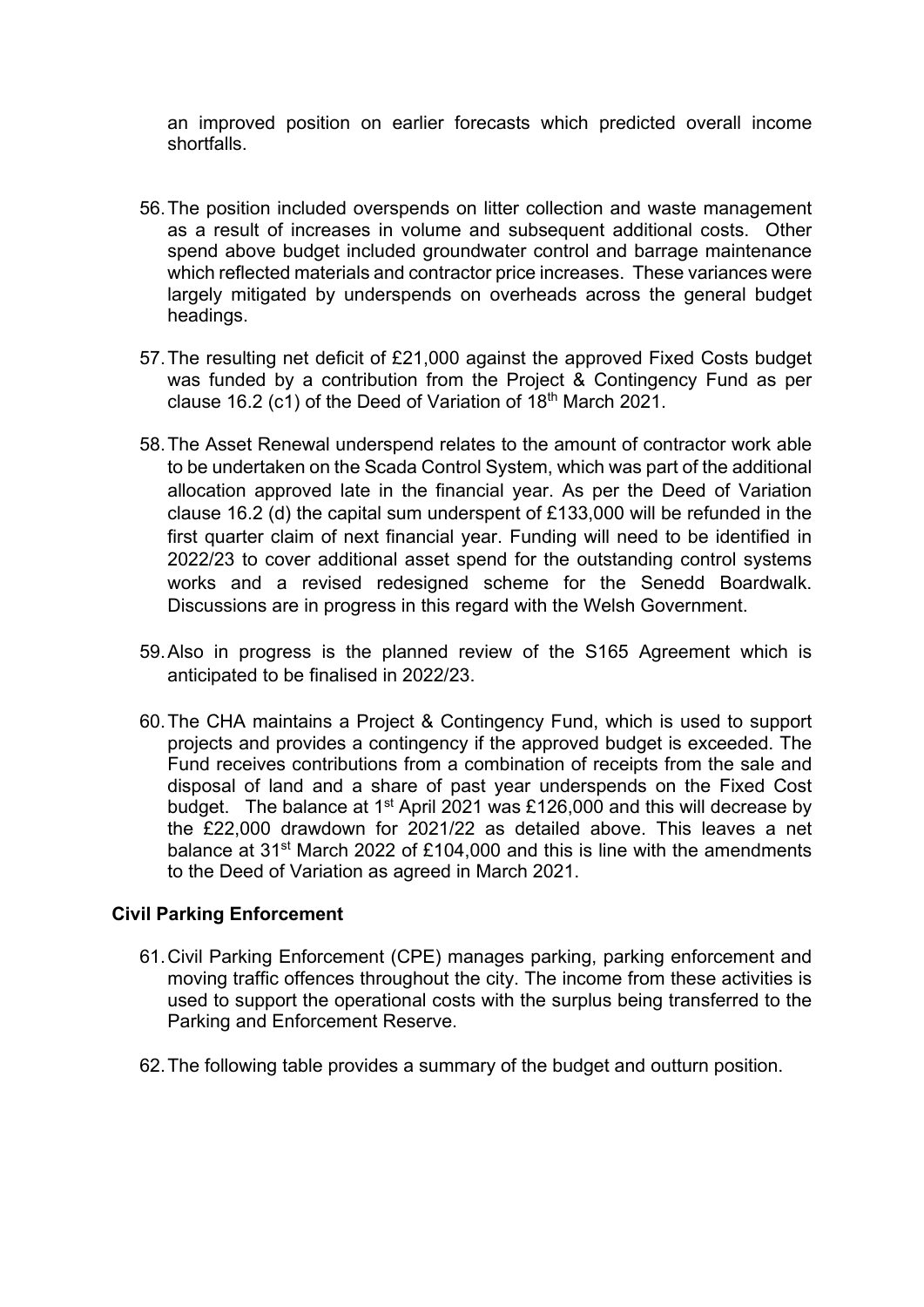|                                         | <b>Budget</b><br>£000 | <b>Outturn</b><br>£000 | Variance<br>£000 |
|-----------------------------------------|-----------------------|------------------------|------------------|
| <b>Income</b>                           |                       |                        |                  |
|                                         |                       |                        |                  |
| On street car parking fees              | (3,957)               | (3, 130)               | 827              |
| Off street car parking fees             | (922)                 | (808)                  | 114              |
| Resident's parking permits              | (412)                 | (441)                  | (29)             |
| Penalty charge notices                  | (1, 422)              | (1,903)                | (481)            |
| Moving Traffic Offences (MTO's)         | (3, 539)              | (3, 502)               | 37               |
| Other Income                            | (46)                  | (30)                   | 16               |
| <b>Total Income</b>                     | (10, 298)             | (9, 814)               | 484              |
|                                         |                       |                        |                  |
| <b>Expenditure</b>                      |                       |                        |                  |
| Operational costs, parking & permits    | 611                   | 776                    | 165              |
| Enforcement service including TRO       | 5,945                 | 6,279                  | 334              |
| <b>Total Expenditure</b>                | 6,556                 | 7,055                  | 499              |
|                                         |                       |                        |                  |
| <b>Annual (Surplus)/Deficit</b>         | (3, 742)              | (2,759)                | 983              |
|                                         |                       |                        |                  |
| Hardship Fund Reimbursement             | 0                     | (983)                  | (983)            |
|                                         |                       |                        |                  |
| <b>Revised Annual (Surplus)/Deficit</b> | (3, 742)              | (3, 742)               | 0                |

- 63.The CPE account achieved a net trading surplus of £3.742 million after a contribution from the WG Hardship Fund for lost income caused by the pandemic restrictions.
- 64.Income generated was £9.814 million. This was £484,000 lower than anticipated and reflected reduced car parking fees although this was partly offset by increased Penalty Charge Notices.
- 65.Total expenditure was £7.055 million which was an increase of £499,000 against the plan. This included additional vehicles needed to maintain social distancing, digitalisation of the traffic regulation order process and essential maintenance of some car parks.
- 66.Claims from the Local Government Hardship Fund for lost income were £983,000 which increased the annual surplus to £3.742 million.
- 67.The surplus is transferred to the Parking and Enforcement Reserve and available to support highway, transport and environmental improvements.
- 68.The table below illustrates the final position in the reserve: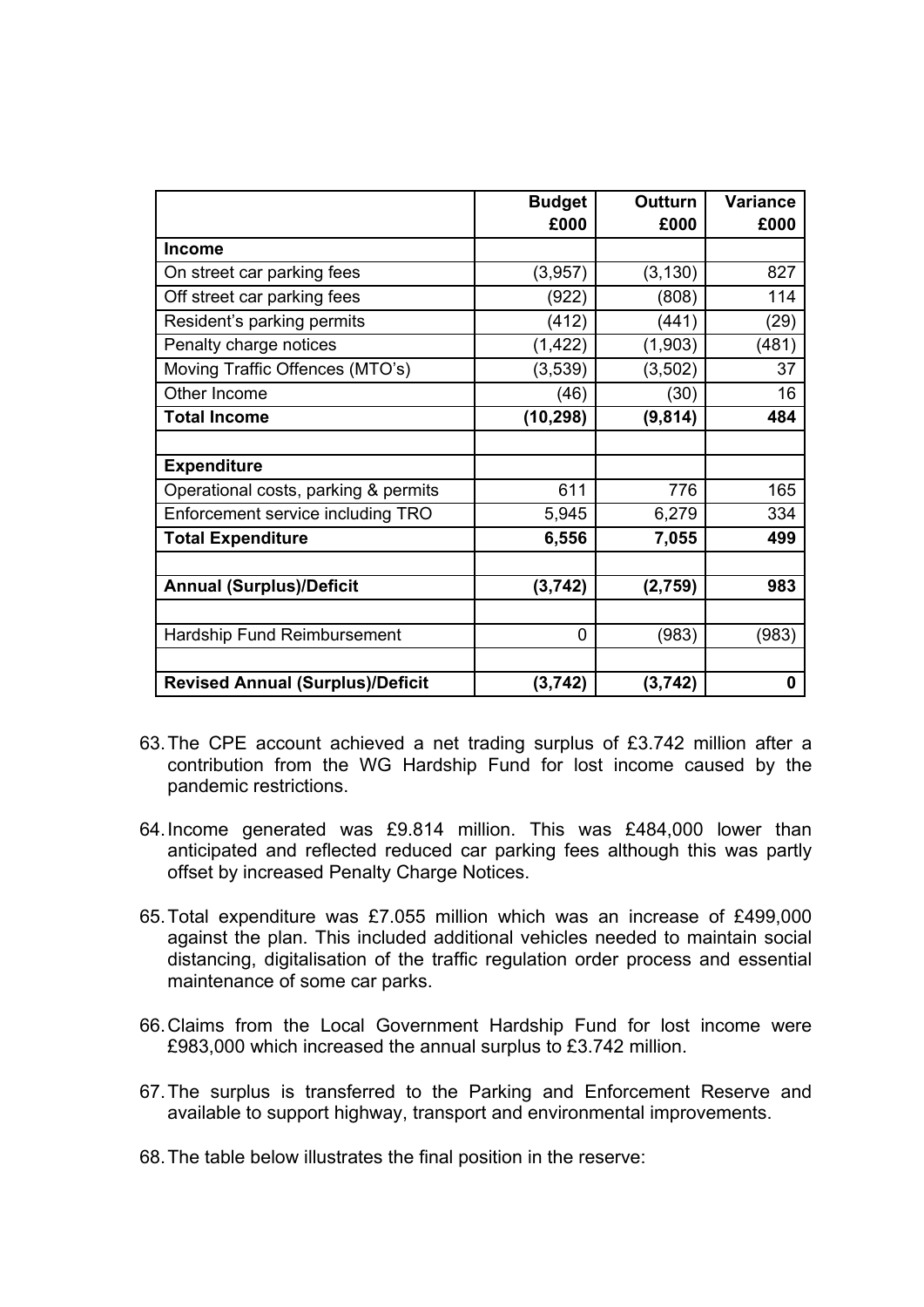| <b>PARKING AND ENFORCEMENT RESERVE</b> | £000     |
|----------------------------------------|----------|
| <b>Balance 1st April 2021</b>          | (4,536)  |
| Contribution from CPE                  | (3, 742) |
| <b>Total Available</b>                 | (8, 278) |
| Contribution to support revenue budget | 5,935    |
| Project support and initiatives        | 358      |
| Balance 31 <sup>st</sup> March 2022    | (1,985)  |

69.The brought forward balance in the reserve is £4.536 million. The contribution from the CPE trading position was £3.742 million increasing the amount available to £8.278 million. The approved contribution to the revenue budget to fund infrastructure maintenance and improvements is £5.935 million. A further £358,000 was used to support various initiatives including Active Travel, LDP transport monitoring, the Bus Incentive Scheme that operated in December 2021. The carried forward balance is £1.985 million.

#### **Housing Revenue Account - Balanced**

- 70.The Housing Revenue Account (HRA) reported an overall balanced position after a £6.886 million transfer to earmarked reserves. This is planned to contribute to the future costs of the high-rise over-cladding scheme and to improve the future financial resilience of the HRA.
- 71.The following table provides a high-level summary of the variances against the approved budget.

| <b>HOUSING REVENUE ACCOUNT OUTTURN 2021/22</b> |               |                |                 |  |  |
|------------------------------------------------|---------------|----------------|-----------------|--|--|
|                                                |               |                |                 |  |  |
|                                                | <b>BUDGET</b> | <b>OUTTURN</b> | <b>VARIANCE</b> |  |  |
|                                                | £000          | £000           | £000            |  |  |
|                                                |               |                |                 |  |  |
| Rent and service charges                       | (80, 848)     | (81, 327)      | (479)           |  |  |
|                                                |               |                |                 |  |  |
| <b>Capital Financing</b>                       | 29,573        | 28,093         | (1,480)         |  |  |
| <b>Housing Repairs Account</b>                 | 20,632        | 18,427         | (2, 205)        |  |  |
| <b>Tenancy and General Management</b>          | 18,191        | 16,703         | (1, 488)        |  |  |
| <b>Community Hubs and Tenant Participation</b> | 4,349         | 3,833          | (516)           |  |  |
| <b>Central Support</b>                         | 4,282         | 4,265          | (17)            |  |  |
| New build/Neighbourhood Regeneration           | 1,498         | 1,512          | 14              |  |  |
| Housing Strategy and Service Development       | 1,167         | 940            | (227)           |  |  |
| Hostels/Other Accommodation                    | 906           | 668            | (238)           |  |  |
| <b>Contribution to Reserves</b>                | 250           | 6,886          | 6,636           |  |  |
|                                                | 80,848        | 81,327         | 479             |  |  |
|                                                |               |                |                 |  |  |
| TOTAL                                          | 0             | 0              | 0               |  |  |